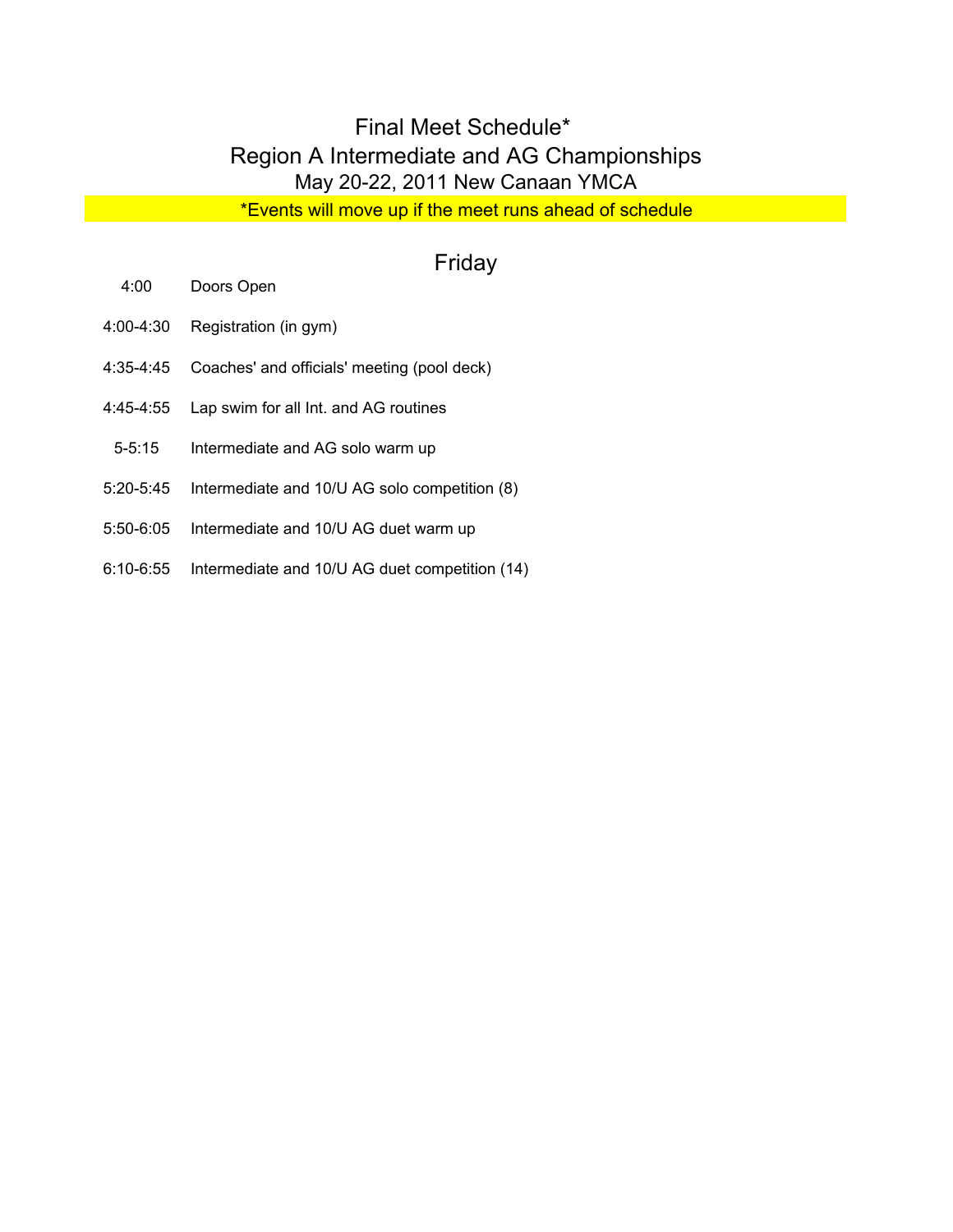## **Saturday**

- 8:00am Doors Open
- 8:15-8:30 Lap swim for all Int. and 10/U AG routines
- 8:30-8:45 Intermediate and 10/U AG trio warm up
- 8:50-9:10 Intermediate and 10/U AG trio competition (6)
- 9:15-9:30 Intermediate and 10/U AG team spacing (6)
- 9:35-10:00 Intermediate and 10/U AG team competition
- 10:30-10:45 Lap swim for all Intermediate and 12/U AG swimmers
- 10:45-11:15 Figure warm up for all intermediate and 12/U AG swimmers (2 groups 15 min each)
- 11:20-12:45 Figure competition for all intermediate and 12/U AG swimmers
- 1:00-1:15 Lap swim for all 13/15 AG swimmers
- 1:15-1:30 Figure warm up for all 13/15 AG swimmers
- 1:35-2:10 Figure competition for all 13/15 AG swimmers
- 1:30 Awards for all Intermediate and 10/U AG swimmers (in gym)
- 2:10-2:30 Break
- 2:30-2:45 11/12 and 13/15 trio warm up
- 2:50-3:20 11/12 and 13/15 AG trio competition (8 + pre)
- 3:25-3:40 11/12 and 13/15 AG duet warm up
- 3:45-4:25 11/12 and 13/15 AG duet competition (9 + pre)
- 4:30-4:45 11/12 and 13/15 AG solo warm up
- 4:50-5:20 11/12 and 13/15 AG solo competition (9)
- 5:25-5:40 11/12 AG team spacing (5)
- 5:40-5:55 13/15 AG team spacing (2)
- 6:00-6:35 11/12 and 13/15 team competition
	- 7:00 11/12 and 13/15 Awards (in gym)